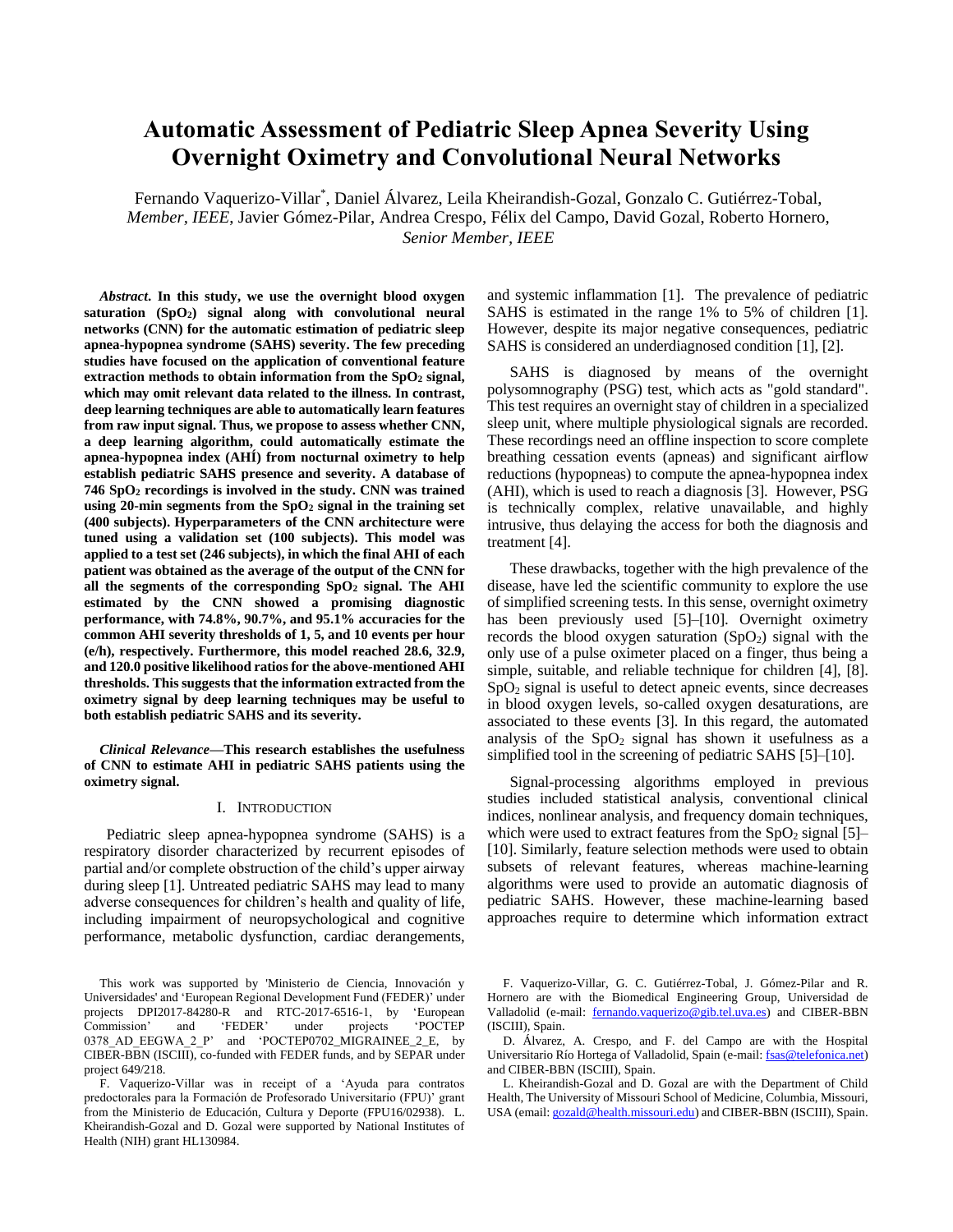from the physiological signals, leading to the omission of useful information from these signals that may help to detect apneic events [11].

In recent years, deep learning has emerged as a new methodology to automatically learn features and find patterns in raw physiological data [11]. Previous studies have suggested the ability of deep-learning algorithms to analyze physiological signals from PSG in adult SAHS patients [12]– [15]. In the context of pediatric SAHS, only one single preliminary study developed by our group applied convolutional neural networks (CNN) to the oximetry signal to detect apneic events [16]. However, this study neither estimated AHI nor SAHS severity, which is needed to reach a diagnosis [16]. Therefore, additional research is needed to assess the usefulness of CNNs in the diagnosis of pediatric SAHS.

We hypothesized that CNNs could help to automatically learn all the relevant information from  $SpO<sub>2</sub>$  signal associated with pediatric SAHS. Thus, our objective is to assess the usefulness of CNNs to estimate the AHI and hence the severity of SAHS using the oximetry signal.

## II. MATERIAL AND METHODS

# *A. Subjects and signals*

The nonrandomized dataset from the public multicenter Childhood Adenotonsillectomy Trial (CHAT) database was used in this study [17], [18]. The full protocol of CHAT database is provided in the supplementary material of [17]. This dataset is composed of PSG studies of 779 children ranging from 5-10 years of age. Apneas and hypopneas were scored using the 2007 American Academy of Sleep Medicine guidelines [3]. The AHI provided in the database was computed as the number of obstructive apneas, mixed apneas, and hypopneas (associated with 3% desaturation or arousal). In this study, the common AHI cutoffs of 1, 5, and 10 events per hour (e/h) were used to classify pediatric subjects into four SAHS severity degrees: no-SAHS (AHI<1), mild SAHS  $(1\leq AHI<5 e/h)$ , moderate SAHS (5 $\leq AHI<10 e/h$ ), and severe SAHS (AHI≥10 e/h) [5], [10].

SpO<sup>2</sup> signals from PSG were obtained at different sample frequencies: 1, 2, 10, 12, 16, 200, 256, and 512 Hz. A preprocessing stage was included to downsample the  $SpO<sub>2</sub>$ signals to a common sample rate of 1 Hz. Artifacts in the  $SpO<sub>2</sub>$  signal were also removed, following the methodology employed in previous studies [5], [10]. Finally, those subjects with a preprocessed  $SpO<sub>2</sub>$  recording longer than 3h were included in the study, since such duration ensures that there are enough sleep cycles [3]. A dataset of 746 preprocessed SpO<sup>2</sup> signals was finally obtained.

This dataset was divided into three sets: a training set (first 400 subjects, 54%), employed to train the CNNs, a validation set (100 following subjects, 13%), used to obtain the CNN model with the optimum values for the hyperparameters, and a test set (last 246 subjects, 33%), employed to assess the diagnostic ability of our proposal. SpO<sup>2</sup> signals were divided into 20-min segments and the AHI was estimated for each segment [15]. In the training and validation sets,  $SpO<sub>2</sub>$  signal segmentation was done with 95% overlap in order to increase the number of available segments.

TABLE I. DEMOGRAPHIC AND CLINICAL DATA OF THE SUBJECTS UNDER STUDY

|                        | All         | <b>Training</b><br>group | <b>Validation</b><br>group | <b>Test group</b> |  |
|------------------------|-------------|--------------------------|----------------------------|-------------------|--|
| Subjects (n)           | 746         | 400                      | 100                        | 246               |  |
| Age (years)            | 7 [2]       | 7 [2]                    | 7 [3]                      | 7 <sub>[2]</sub>  |  |
| Males (n)              | 345 (46.3%) | 177 (44.3%)              | 46 (46.0%)                 | 113 (45.9%)       |  |
| <b>BMI</b><br>(kg/m2)  | 17.3 [5.2]  | 17.4 [5.5]               | $16.9$ [4.4]               | $17.0$ [4.8]      |  |
| $AHI$ (e/h)            | $0.8$ [1.2] | $0.8$ [1.1]              | $0.9$ [2.0]                | $0.9$ [1.5]       |  |
| $AHI \geq 1$<br>(e/h)  | 303 (40.6%) | 165 (41.3%)              | 41 (41.0%)                 | 97 (39.4%)        |  |
| AHI $\geq$ 5<br>(e/h)  | 100 (13.4%) | 46 (11.5%)               | 17 (17.0%)                 | 37 (15.0%)        |  |
| $AHI \geq 10$<br>(e/h) | 66 (8.9%)   | 30 (7.5%)                | 11 (11.0%)                 | 25 (10.2%)        |  |

Data are presented as median [interquartile range], n or %. BMI: Body Mass Index; AHI: Apnea-Hypopnea Index; e/h: events per hour

Thus, the training set had 197891 segments, the validation set had 49495 segments, and the test set had 6257 segments. Table I shows clinical and demographic data from the subjects under study.

# *B. Proposed CNN architecture*

CNNs are inspired to process multidimensional arrays, such as 1D signals or 2D images, due to its multi-layer architecture with shared weights, local connections, and pooling operations [11]. Fig 1 shows the overall CNN-based architecture employed in this study. This architecture has three main sections: input, CNN, and output sections.

The input section of the network consists of the 20-min segments (1200 samples) of the  $SpO<sub>2</sub>$  preprocessed signals.

The CNN section is composed of *λ* CNN sub-blocks, each one composed of convolutional layer, batch normalization, rectified linear unit (ReLU) layer, pooling, and dropout:

- Convolutional layers. In these layers, feature maps are extracted from the data using convolution filters (kernels) [11]. In this study, each convolutional layer had 16 filters with a kernel size of 6 and a stride of 1, which are common values in these layers.
- Batch normalization (BN). BN is applied between the convolution and the nonlinearity (ReLU) in order to normalize the feature maps [11].
- ReLU layer. In this layer, a ReLU activation function is applied to perform a thresholding operation, deciding which feature maps are activated [11].
- Pooling layer. This layer is applied after ReLU layer to reduce the dimensionality, while retaining the significant information [11]. A max-pooling layer with a factor of 2, the most widely used in CNNs, was used in this study.
- Dropout layer. This is the last layer of each CNN block. Dropout is a regularization technique that randomly removes connections with a probability *p* in order to prevent overfitting [11].

Finally, the output section follows the last sub-block of the CNN section. A flattening layer is first applied to transform the feature maps into a 1-D column. Then, the last layer of the network is a linear activation function, which is used to obtain the estimated AHI of the  $20$ -min  $SpO<sub>2</sub>$  input segment.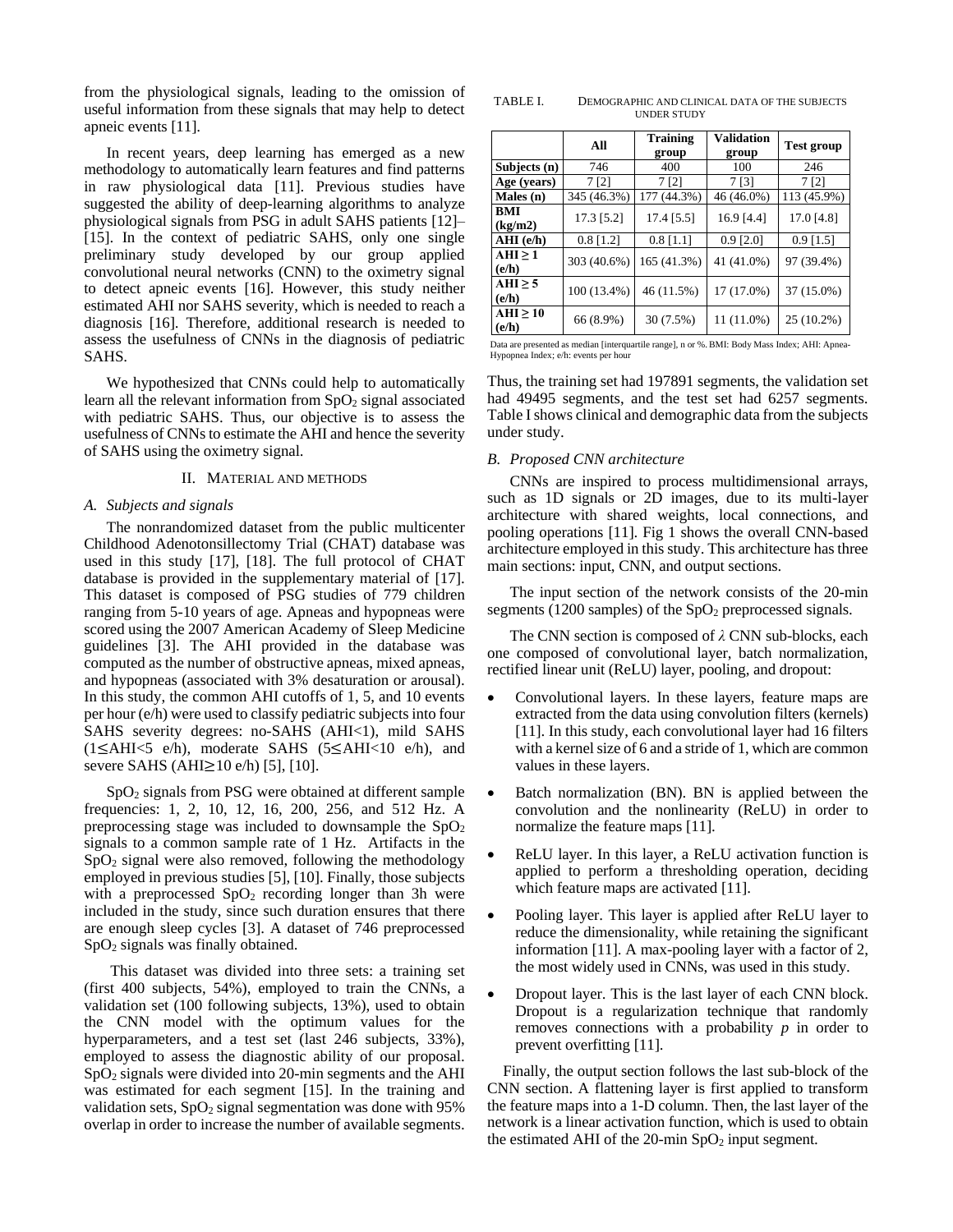

Figure 1. CNN-based architecture: (a) input block, it contains the 20 min SpO<sup>2</sup> segments (b) CNN block with: convolutional layer, batch normalization, ReLU layer, pooling layer, and dropout, and (c) output block, with the flattening layer, linear unit, and the estimated AHI of the segment at the output of the network.

The CNN architecture was implemented using Keras framework with TensorFlow backend. CNNs were trained on a NVIDIA GeForce RTX 2080 GPU. The estimated AHI for each patient was obtained as the average of the output values of the CNN obtained for each 20-min segment of the corresponding  $SpO<sub>2</sub>$  signal.

## *C. Statistical analysis*

The diagnostic performance of the estimated AHI was assessed by means of sensitivity (Se, percentage of SAHS positive patients rightly classified), specificity (Sp, percentage of SAHS negative children rightly classified), positive predictive value (PPV, proportion of positive test results that are true positives), negative predictive value (NPV, proportion of negative test results that are true negatives), positive likelihood ratio (LR+, Se/(1-Sp)), negative likelihood ratio (LR-, (1-Se)/Sp), accuracy (Acc, percentage of subjects correctly classified), and Cohen's kappa index (kappa).

# III. RESULTS

## *A. CNN model optimization and training*

The hyperparameters of the CNN architecture were the number of CNN sub-blocks (*λ*) and the dropout probability (*p*). Several experiments were conducted to find the optimum values of these hyperparameters.  $\lambda$  and  $p$  were varied from  $\lambda =$ 2 up to  $λ = 6$  and  $p = 0$  up to  $p = 0.5$ . For each  $λ$ - $p$  pair, the corresponding CNN model was trained using the training set and kappa was computed in the validation set. He-normal initializer was used for weights initialization, mean absolute error was computed as the loss function, and the Adam algorithm with an initial learning rate of 0.001 was used for training the CNN models, with a decrease of the learning rate by a factor of 0.5 after 10 epochs and early stopping after 30 epochs of no improvement. Finally,  $\lambda = 5$  and  $p = 0.3$  were obtained as the optimum values, since this pair reached the highest kappa.

# *B. CNN model performance*

Table II shows the confusion matrix of the CNN model in the test set. This model rightly classified 67.15% (165/246) of the subjects in the test set, with a kappa value of 0.31. Table III shows the diagnostic ability of the CNN model for the AHI cutoffs of 1 e/h, 5 e/h, and 10 e/h. These results are derived from the confusion matrix. Notice that the proposed CNN model reached high accuracies (higher than 90%) for the AHI cutoffs of 5 and 10 e/h, as well as high PPV (higher than 85%) and LR+ (higher than 25) for the three cutoffs.

# IV. DISCUSSION

In this preliminary study, we evaluated the usefulness of analyzing the  $SpO<sub>2</sub>$  signal by means of CNN to simplify the diagnosis of pediatric SAHS. To our knowledge, this is the first study applying deep learning techniques to establish pediatric SAHS and its severity.

Our proposal reached high diagnostic ability, with 74.8%, 90.7%, and 95.1% Acc for the AHI cutoffs of 1, 5, and 10 e/h. These AHI cutoffs are commonly employed to determine the presence of SAHS (AHI≥1 e/h), recommend surgical treatment (AHI≥5 e/h), and identify the children with a higher risk of suffering comorbidities and negative health consequences (AHI $\geq$ 10 e/h) [19]. In this regard, and according to the Table II, 97.1% (198/204) of subjects predicted as no-SAHS (AHI<1 e/h) by the CNN model have an AHI $<$ 5 e/h. Furthermore, only 1 subject predicted as moderate-to-severe SAHS (AHI $\geq$ 5 e/h) is no-SAHS (AHI<1 e/h). Finally, 92.9% (13/14) of subjects predicted as severe SAHS (AHI $\geq$ 10 e/h) are severe SAHS. Our proposal also obtained high LR+: 28.6, 32.9, and 120 for 1, 5, and 10 e/h, respectively. A high  $LR + is$ of the utmost importance for screening tests, since a LR+ above 10 is considered to provide strong evidence to confirm the disease [20]. According to these high LR+, our proposed

TABLE II. CONFUSION MATRIX FOR THE CNN MODEL IN THE TEST **SET** 

| <b>Estimated</b> |                     |       |   |                                      |        |  |  |  |  |
|------------------|---------------------|-------|---|--------------------------------------|--------|--|--|--|--|
|                  |                     | AHI<1 |   | $1 \leq AHI \leq 5 \leq AHI \leq 10$ | AHI>10 |  |  |  |  |
|                  | AHI<1               | 144   |   |                                      |        |  |  |  |  |
| ਫ਼               | $1 \leq AHI \leq 5$ | 54    |   |                                      |        |  |  |  |  |
| 튱                | 5≤AHI<10            |       | n |                                      |        |  |  |  |  |
|                  | AHI≥10              |       |   |                                      | 13     |  |  |  |  |

TABLE III. DIAGNOSTIC ABILITY OF THE CNN MODEL IN THE TEST SET FOR AHI CUTOFFS= 1 E/H, 5 E/H, AND 10 E/H

|             | Se<br>$\%$ ) | Sp<br>$\frac{9}{6}$ | Acc<br>(% )    | <b>PPV</b><br>(% ) | NPV<br>(% )              | $LR+$ | LR-  |
|-------------|--------------|---------------------|----------------|--------------------|--------------------------|-------|------|
| $AHI=1$ e/h | 40.0         |                     |                |                    | 98.6 74.8 95.2 70.6 28.6 |       | 0.61 |
| $AHI=5$ e/h | 46.0         |                     |                |                    | 98.6 90.7 85.0 91.2 32.9 |       | 0.55 |
| AHI=10 e/h  | 54.2         |                     | 99.6 95.1 92.9 |                    | 95.3                     | 120   | 0.46 |